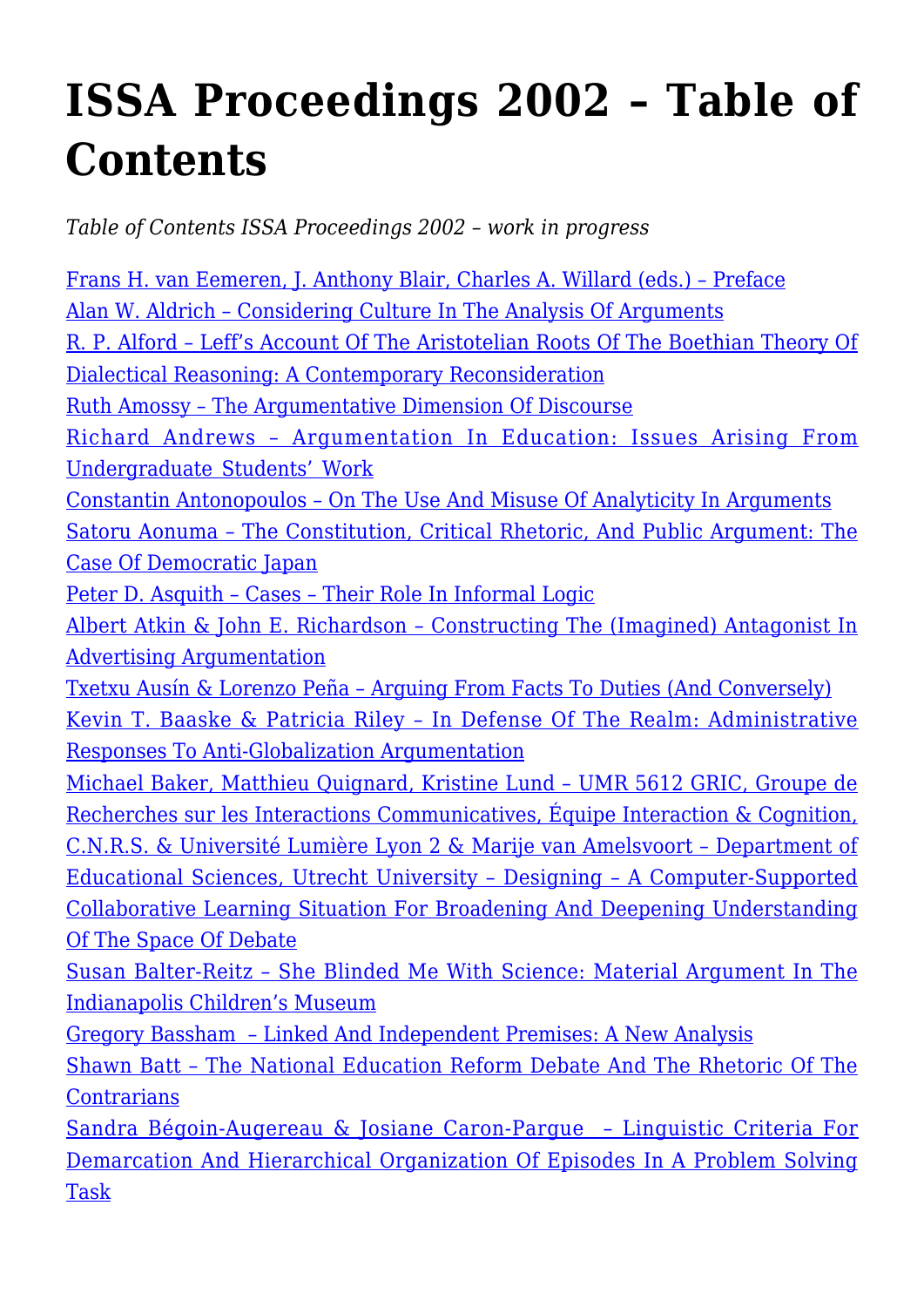[Hilde van Belle – Two Ways Of Analysing A 'Light Mix' Newspaper Article](http://rozenbergquarterly.com/issa-proceediings-2002-two-ways-of-analysing-a-light-mix-newspaper-article/) [Keith Berry – Cut-Ups, Slams And Jabs: Verbal Aggressiveness Or Politeness?](http://rozenbergquarterly.com/?s=Cut-Ups%2C+Slams+And+Jabs%3A+Verbal+Aggressiveness+Or+Politeness%3F) [Stefano Bertea – Legal Argumentation Theory And The Concept Of Law](http://rozenbergquarterly.com/?s=Legal+Argumentation+Theory+And+The+Concept+Of+Law) [Barbara A. Biesecker – Technologies Of Truth And National Trauma: Revisiting](http://rozenbergquarterly.com/?s=Technologies+Of+Truth+And+National+Trauma%3A) [The Enola Gay Controversy](http://rozenbergquarterly.com/?s=Technologies+Of+Truth+And+National+Trauma%3A) [Frans A.J. Birrer – Expert Advice And Discourse Coupling: Context-Dependent](http://rozenbergquarterly.com/?s=Expert+Advice+And+Discourse+Coupling) [Valdation Of Model-Based Reasoning](http://rozenbergquarterly.com/?s=Expert+Advice+And+Discourse+Coupling) [V. William Balthrop & Carole Blair – – Discursive Collisions: A Reading Of](http://rozenbergquarterly.com/issa-proceedings-2002-discursive-collisions-a-reading-of-ellens-energy-adventure/)  ["Ellen's Energy Adventure"](http://rozenbergquarterly.com/issa-proceedings-2002-discursive-collisions-a-reading-of-ellens-energy-adventure/) [J. Anthony Blair – The Relationships Among Logic, Dialectic And Rhetoric](http://rozenbergquarterly.com/?s=The+Relationships+Among+Logic%2C) [George Boger – Formal Logic's Contribution To The Study Of Fallacies](http://rozenbergquarterly.com/issa-proceedings-2002-formal-logics-contribution-to-the-study-of-fallacies/) [Lilit Brutian – On The Pragmatics Of Argumentative Discourse](http://rozenbergquarterly.com/issa-proceedings-2002-on-the-pragmatics-of-argumentative-discourse/) [Andrew J. Burgess – Religious Argument As Enthymeme: Aristotle, Paul, And](http://rozenbergquarterly.com/issa-proceedings-2002-religious-argument-as-enthymeme-aristotle-paul-and-anselm/) [Anselm](http://rozenbergquarterly.com/issa-proceedings-2002-religious-argument-as-enthymeme-aristotle-paul-and-anselm/) [Ann E. Burnette & Wayne L. Kraemer – Making The Case For War: Bush's](http://rozenbergquarterly.com/issa-proceedings-2002-making-the-case-for-war-bushs-rhetorical-validation-of-americas-action/) [Rhetorical Validation Of America's Action](http://rozenbergquarterly.com/issa-proceedings-2002-making-the-case-for-war-bushs-rhetorical-validation-of-americas-action/)

## *Read more*

[Jesús Cala Carrillo & Manuel L. de la Mata Benítez – School Experience, Modes](http://rozenbergquarterly.com/issa-proceedings-2002-school-experience-modes-of-discourse-and-argumentation-a-comparative-study-of-women-and-men/) [Of Discourse And Argumentation: A Comparative Study Of Women And Men](http://rozenbergquarterly.com/issa-proceedings-2002-school-experience-modes-of-discourse-and-argumentation-a-comparative-study-of-women-and-men/) [Ines Calvo De Miguel – Some Remarks On Wittgenstein's Ideas About Ethics](http://rozenbergquarterly.com/issa-proceedings-2002-some-remarks-on-wittgensteins-ideas-about-ethics/) [Jean Caron & Josiane Caron-Pargue – A multidimensional analysis of French](http://rozenbergquarterly.com/issa-proceedings-2002-a-multidimensional-analysis-of-french-modal-verbs-pouvoir-devoir-and-falloir/) [modal verbs pouvoir, devoir and falloir](http://rozenbergquarterly.com/issa-proceedings-2002-a-multidimensional-analysis-of-french-modal-verbs-pouvoir-devoir-and-falloir/) [Adelino Cattani – Co-operational and conflictual models of discussion](http://rozenbergquarterly.com/issa-proceedings-2002-co-operational-and-conflictual-models-of-discussion/) [Annalisa Cattani – Argumentative mechanisms in advertising](http://rozenbergquarterly.com/issa-proceedings-2002-argumentative-mechanisms-in-advertising/) [David S. Chimovitz – The play of presumption: A Derridian examination of](http://rozenbergquarterly.com/issa-proceedings-2002-the-play-of-presumption-a-derridian-examination-of-whatelys-concept-of-presumption/) [Whately's concept of presumption](http://rozenbergquarterly.com/issa-proceedings-2002-the-play-of-presumption-a-derridian-examination-of-whatelys-concept-of-presumption/) [Evi Chryssafidou & Mike Sharples – Computer-supported planning of essay](http://rozenbergquarterly.com/issa-proceedings-2002-computer-supported-planning-of-essay-argument-structure/) [argument structure](http://rozenbergquarterly.com/issa-proceedings-2002-computer-supported-planning-of-essay-argument-structure/) [Jeanne E. Clark – William Wilberforce and the abortion controversy](http://rozenbergquarterly.com/issa-proceedings-2002-william-wilberforce-and-the-abortion-controversy/) [Daniel H. Cohen – Logical Fallacies, Dialectical Transgressions, Rhetorical Sins,](http://rozenbergquarterly.com/issa-proceedings-2002-logical-fallacies-dialectical-transgressions-rhetorical-sins-and-other-failures-of-rationality-in-argumentation1/) [And Other Failures Of Rationality In Argumentation1](http://rozenbergquarterly.com/issa-proceedings-2002-logical-fallacies-dialectical-transgressions-rhetorical-sins-and-other-failures-of-rationality-in-argumentation1/) [Catherine Ann Collins – World Environment Day 2000: Arguing for environmental](http://rozenbergquarterly.com/issa-proceedings-2002-world-environment-day-2000-arguing-for-environmental-action/) [action](http://rozenbergquarterly.com/issa-proceedings-2002-world-environment-day-2000-arguing-for-environmental-action/) Robert T. Craig & Karen Tracy - 'The issue' in argumentation practice and theory [David Cram Helwich – Menace or deterrent? The post-Cold War debate](http://rozenbergquarterly.com/issa-proceedings-2002-menace-or-deterrent-the-post-cold-war-debate-concerning-american-nuclear-alert-status/)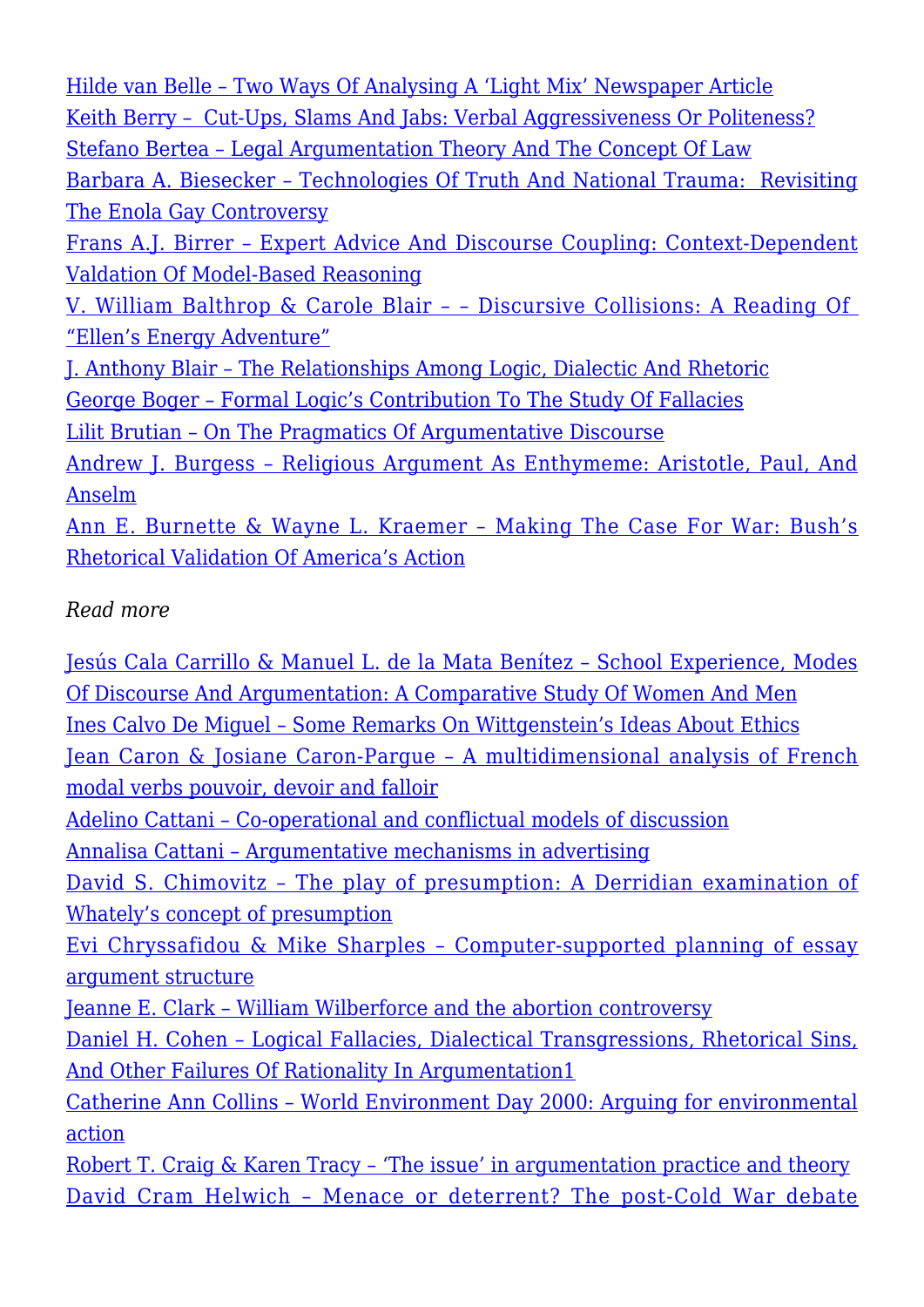[concerning American nuclear alert status](http://rozenbergquarterly.com/issa-proceedings-2002-menace-or-deterrent-the-post-cold-war-debate-concerning-american-nuclear-alert-status/)

[Peter Cramer – Public sphere: The problem of access and the problem of quality](http://rozenbergquarterly.com/issa-proceedings-2002-public-sphere-the-problem-of-access-and-the-problem-of-quality/) [Kevin Cummings – Spectacle and trauma: An analysis of the media coverage of](http://rozenbergquarterly.com/issa-proceedings-2002-spectacle-and-trauma-an-analysis-of-the-media-coverage-of-the-oklahoma-city-bombing/) [the Oklahoma City Bombing](http://rozenbergquarterly.com/issa-proceedings-2002-spectacle-and-trauma-an-analysis-of-the-media-coverage-of-the-oklahoma-city-bombing/)

[Emmanuelle Danblon – Perelman's universal audience: Between norms and facts](http://rozenbergquarterly.com/issa-proceedings-2002-perelmans-universal-audience-between-norms-and-facts/) [Joseph Dichy – Kinâya, a tropic device from medieval Arabic rhetoric, and its](http://rozenbergquarterly.com/issa-proceedings-2002-kinaya-a-tropic-device-from-medieval-arabic-rhetoric-and-its-impact-on-discourse-theory/) [impact on discourse theory](http://rozenbergquarterly.com/issa-proceedings-2002-kinaya-a-tropic-device-from-medieval-arabic-rhetoric-and-its-impact-on-discourse-theory/)

[Antoni Diller – Retransmittability and empirical propositions](http://rozenbergquarterly.com/issa-proceedings-2002-retransmittability-and-empirical-propositions/)

[Dinev, Valeri – God. Man, Universe](http://rozenbergquarterly.com/issa-proceedings-2002-god-man-universe/)

[Inga B. Dolinina – Communicative components of imperatives as speech acts](http://rozenbergquarterly.com/issa-proceedings-2002-the-accusation-of-amalgame-as-a-meta-argumentative-refutation/)

[Marianne Doury – The accusation of amalgame as a meta-argumentative](http://rozenbergquarterly.com/issa-proceedings-2002-the-accusation-of-amalgame-as-a-meta-argumentative-refutation/) [refutation](http://rozenbergquarterly.com/issa-proceedings-2002-the-accusation-of-amalgame-as-a-meta-argumentative-refutation/)

[E. F. Dyck – Topos in rhetorical argumentation: From enthymeme to figure](http://rozenbergquarterly.com/issa-proceedings-2002-topos-in-rhetorical-argumentation-from-enthymeme-to-figure/) [Renske van Dijk, Lettica Hustinx & Hans Hoeken – A normative and empirical](http://rozenbergquarterly.com/issa-proceedings-2002-a-normative-and-empirical-approach-to-petty-and-cacioppos-strong-and-weak-arguments/) [approach to Petty and Cacioppo's 'strong' and 'weak' arguments](http://rozenbergquarterly.com/issa-proceedings-2002-a-normative-and-empirical-approach-to-petty-and-cacioppos-strong-and-weak-arguments/)

[Libby Eddleman Spears & Millie Crews – Mobile argument: An investigation of](http://rozenbergquarterly.com/issa-proceedings-2002-mobile-argument-an-investigation-of-bumper-stickers-in-the-united-states/) [bumper stickers in the United](http://rozenbergquarterly.com/issa-proceedings-2002-mobile-argument-an-investigation-of-bumper-stickers-in-the-united-states/) [States](http://rozenbergquarterly.com/issa-proceedings-2002-mobile-argument-an-investigation-of-bumper-stickers-in-the-united-states/)

[Frans H. van Eemeren, Bart Garssen & Bert Meuffels – The conventional validity](http://rozenbergquarterly.com/issa-proceedings-2002-the-conventional-validity-of-the-pragma-dialectical-freedom-rule/) [of the pragma-dialectical freedom rule](http://rozenbergquarterly.com/issa-proceedings-2002-the-conventional-validity-of-the-pragma-dialectical-freedom-rule/)

[Frans H. van Eemeren, Bart Garssen & Bert Meuffels – I don't have anything to](http://rozenbergquarterly.com/issa-proceedings-2002-i-dont-have-anything-to-prove-here-the-unreasonableness-of-evading-the-burden-of-proof/) [prove here. The \(un\)reasonableness of evading the burden of proof](http://rozenbergquarterly.com/issa-proceedings-2002-i-dont-have-anything-to-prove-here-the-unreasonableness-of-evading-the-burden-of-proof/)

[Frans H. van Eemeren & Peter Houtlosser – A pragmatic view of the burden of](http://rozenbergquarterly.com/issa-proceedings-2002-a-pracmatic-view-of-the-burden-of-proof/) [proof](http://rozenbergquarterly.com/issa-proceedings-2002-a-pracmatic-view-of-the-burden-of-proof/)

[Frans H. van Eemeren & Peter Houtlosser – Fallacies as derailments of strategic](http://rozenbergquarterly.com/issa-proceedings-2002-fallacies-as-derailments-of-strategic-maneuvering-the-argumentum-ad-verecundiam-a-case-in-point/) [maneuvering: The argumentum ad verecundiam, a case in point](http://rozenbergquarterly.com/issa-proceedings-2002-fallacies-as-derailments-of-strategic-maneuvering-the-argumentum-ad-verecundiam-a-case-in-point/)

[Danielle Endres – Responding to multiculturalism in the real world: Re](http://rozenbergquarterly.com/issa-proceedings-2002-responding-to-multiculturalism-in-the-real-world-re-envisioning-argumentation-pedagogy-to-include-culturally-diverse-methods-of-argumentation/)[envisioning argumentation pedagogy to include culturally diverse methods of](http://rozenbergquarterly.com/issa-proceedings-2002-responding-to-multiculturalism-in-the-real-world-re-envisioning-argumentation-pedagogy-to-include-culturally-diverse-methods-of-argumentation/) [argumentation](http://rozenbergquarterly.com/issa-proceedings-2002-responding-to-multiculturalism-in-the-real-world-re-envisioning-argumentation-pedagogy-to-include-culturally-diverse-methods-of-argumentation/)

[Tom Farrell & Mark Lawrence McPhail – Reparations or separation? The rhetoric](http://rozenbergquarterly.com/issa-proceedings-2002-reparations-or-separation-the-rhetoric-of-racism-in-black-and-white/) [of racism in black and white](http://rozenbergquarterly.com/issa-proceedings-2002-reparations-or-separation-the-rhetoric-of-racism-in-black-and-white/)

[Eveline T. Feteris – The rational reconstruction of pragmatic argumentation in a](http://rozenbergquarterly.com/issa-proceedings-2002-the-rational-reconstruction-of-pragmatic-argumentation-in-a-legal-context-the-analysis-and-evaluation-of-teleological-argumentation/) [legal context: The analysis and evaluation of teleological argumentation](http://rozenbergquarterly.com/issa-proceedings-2002-the-rational-reconstruction-of-pragmatic-argumentation-in-a-legal-context-the-analysis-and-evaluation-of-teleological-argumentation/)

[Cara A. Finnegan – Image vernaculars: Photography, anxiety and public argument](http://rozenbergquarterly.com/issa-proceedings-2002-image-vernaculars-photography-anxiety-and-public-argument/) [Walter R. Fisher – Reconfiguring Practical Wisdom](http://rozenbergquarterly.com/issa-proceedings-2002-reconfiguring-practical-wisdom/)

[David Frank & Michelle Bolduc – Beyond amnesia and critical thinking: Forensics](http://rozenbergquarterly.com/issa-proceedings-2002-beyond-amnesia-and-critical-thinking-forensics-and-argument-pedagogy/) [and argument pedagogy](http://rozenbergquarterly.com/issa-proceedings-2002-beyond-amnesia-and-critical-thinking-forensics-and-argument-pedagogy/)

[James B. Freeman – The pragmatic dimension of premise acceptability](http://rozenbergquarterly.com/issa-proceedings-2002-the-pragmatic-dimension-of-premise-acceptability/)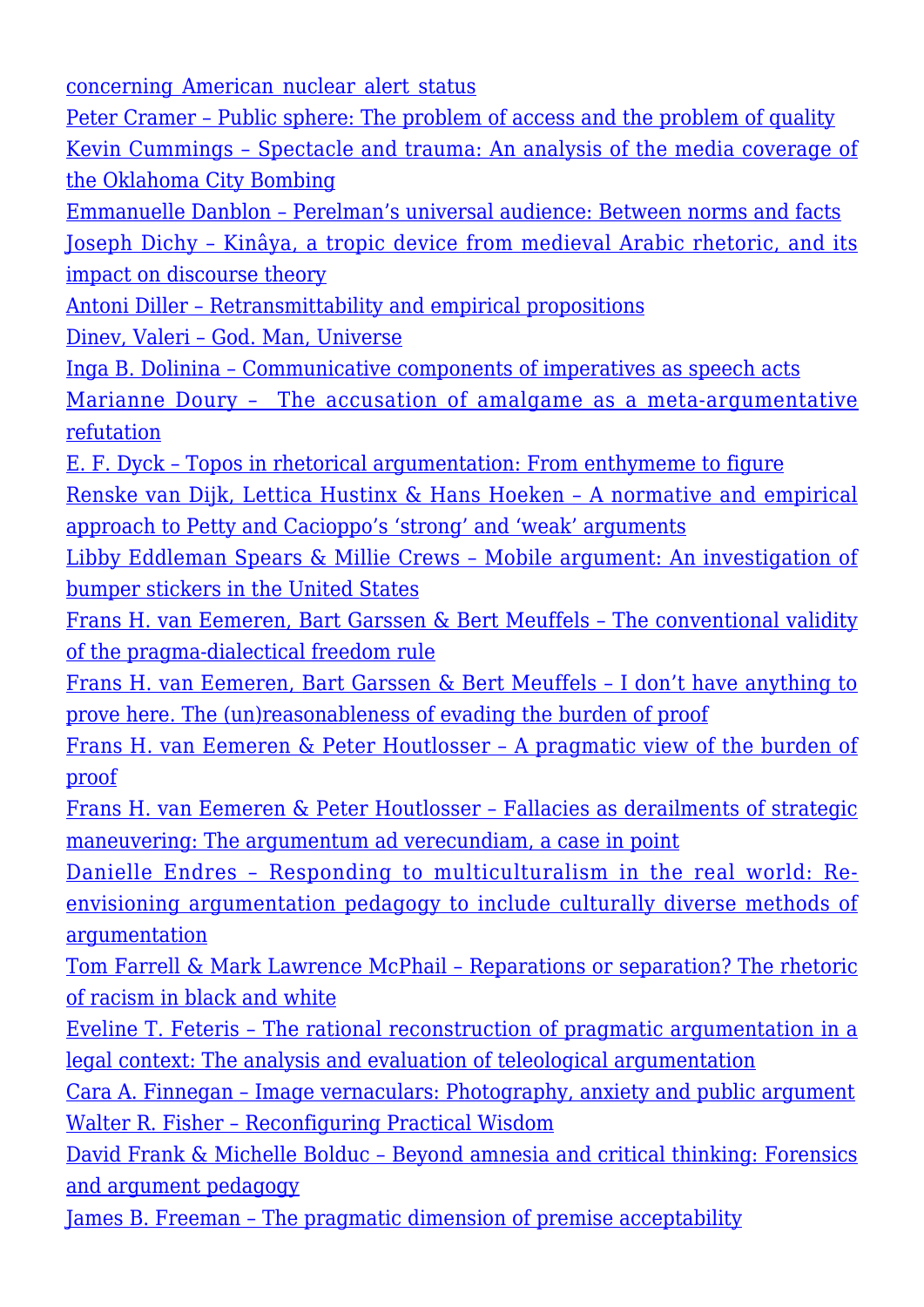[Richard Friemann – Intractable quarrels](http://rozenbergquarterly.com/issa-proceedings-2002-intractable-quarrels/)

C. Lynne Fulmer – The Puzzle Method of Teaching Arguments (pmta) [Gilbert Fulmer – The genealogy of argumentation](http://rozenbergquarterly.com/issa-proceedings-2002-the-genealogy-of-argumentation/)

[Jonas Gabrielsen – Is there a topical dimension to the rhetorical example?](http://rozenbergquarterly.com/issa-proceedings-2002-is-there-a-topical-dimension-to-the-rhetorical-example/)

[Eric M. Gander – Adapted arguments: Logic and rhetoric in the age of genes and](http://rozenbergquarterly.com/issa-proceedings-2002-adapted-arguments-logic-and-rhetoric-in-the-age-of-genes-and-hardwired-brains/) [hardwired brains](http://rozenbergquarterly.com/issa-proceedings-2002-adapted-arguments-logic-and-rhetoric-in-the-age-of-genes-and-hardwired-brains/)

[Josué García Amián, José A. Sánchez Medina & Beatriz Macías Gómez-Estern –](http://rozenbergquarterly.com/issa-proceedings-2002-identity-as-action-methodological-implications-for-the-study-of-cultural-identity-from-a-historical-cultural-approach/) [Identity as action. Methodological implications for the study of cultural identity](http://rozenbergquarterly.com/issa-proceedings-2002-identity-as-action-methodological-implications-for-the-study-of-cultural-identity-from-a-historical-cultural-approach/) [from a historical-cultural approach](http://rozenbergquarterly.com/issa-proceedings-2002-identity-as-action-methodological-implications-for-the-study-of-cultural-identity-from-a-historical-cultural-approach/)

[Michael A. Gilbert – Let's talk: Emotion and the pragma-dialectic model](http://rozenbergquarterly.com/issa-proceedings-2002-lets-talk-emotion-and-the-pragma-dialectic-model/)

[David M. Godden – On Toulmin's fields and Wittgenstein's later views on logic](http://rozenbergquarterly.com/issa-proceedings-2002-on-toulmins-fields-and-wittgensteins-later-views-on-logic/)

[G.C. Goddu – Context and argument evaluation](http://rozenbergquarterly.com/issa-proceedings-2002-context-and-argument-evaluation/)

[Maureen Daly Goggin – Arguing in 'Pen of Steele and Silken Inke': Theorizing a](http://rozenbergquarterly.com/issa-proceedings-2002-arguing-in-pen-of-steele-and-silken-inke-theorizing-a-broader-material-base-for-argumentation/) [broader material base for argumentation](http://rozenbergquarterly.com/issa-proceedings-2002-arguing-in-pen-of-steele-and-silken-inke-theorizing-a-broader-material-base-for-argumentation/)

[Peter N. Goggin – When governments collide: The rhetoric of competing national](http://rozenbergquarterly.com/issa-proceedings-2002-when-governments-collide-the-rhetoric-of-competing-national-arguments-and-public-space/) [arguments and public space](http://rozenbergquarterly.com/issa-proceedings-2002-when-governments-collide-the-rhetoric-of-competing-national-arguments-and-public-space/)

[Vadim Goloubev – The 2000 American presidential tv debates: Dialogue or fight?](http://rozenbergquarterly.com/issa-proceedings-2002-the-2000-american-presidential-tv-debates-dialogue-or-fight/) [G. Thomas Goodnight – The wiles of argument: Protodeliberation and heroic](http://rozenbergquarterly.com/issa-proceedings-2002-the-wiles-of-argument-protodeliberation-and-heroic-prudence-in-homers-odyssey/) [prudence in Homer's Odyssey](http://rozenbergquarterly.com/issa-proceedings-2002-the-wiles-of-argument-protodeliberation-and-heroic-prudence-in-homers-odyssey/)

[Jean Goodwin – Designing premises](http://rozenbergquarterly.com/issa-proceedings-2002-designing-premises/)

[Claude Gratton – The dialogical and logical structure of a strategy to block certain](http://rozenbergquarterly.com/issa-proceedings-2002-the-dialogical-and-logical-structure-of-a-strategy-to-block-certain-vicious-infinite-regresses/) [vicious infinite regresses](http://rozenbergquarterly.com/issa-proceedings-2002-the-dialogical-and-logical-structure-of-a-strategy-to-block-certain-vicious-infinite-regresses/)

Leo Groarke – Are musical arguments possible?

[Bruce E. Gronbeck – Coductive and abductive foundations for sentimental](http://rozenbergquarterly.com/issa-proceedings-2002-coductive-and-abductive-foundations-for-sentimental-arguments-in-politics/) [arguments in politics](http://rozenbergquarterly.com/issa-proceedings-2002-coductive-and-abductive-foundations-for-sentimental-arguments-in-politics/)

[Kati Hannken-Illjes – The 'argument of continuity'](http://rozenbergquarterly.com/issa-proceedings-2002-the-argument-of-continuity/)

[Hans Vilhelm Hansen – The rabbit in the hat: Where do dialectical rules come](http://rozenbergquarterly.com/issa-proceedings-2002-the-rabbit-in-the-hat-where-do-dialectical-rules-come-from/) [from?](http://rozenbergquarterly.com/issa-proceedings-2002-the-rabbit-in-the-hat-where-do-dialectical-rules-come-from/)

[Dale Hample – Inventional capacity](http://rozenbergquarterly.com/issa-proceedings-2002-inventional-capacity/)

[Joy L. Hart, Shirley C. Willihnganz & Charles A. Willard – Improvisation in](http://rozenbergquarterly.com/issa-proceedings-2002-improvisation-in-organizations-rhetorical-logic-and-rhetorical-skill/) [organizations: Rhetorical logic and rhetorical skill](http://rozenbergquarterly.com/issa-proceedings-2002-improvisation-in-organizations-rhetorical-logic-and-rhetorical-skill/)

[Gerard A. Hauser – Aesthetic arguments and civil society](http://rozenbergquarterly.com/issa-proceedings-2002-aesthetic-arguments-and-civil-society/)

[Brooks F. Haynie & Jean E. Kubeck – Argumentative traits in older adults: An](http://rozenbergquarterly.com/issa-proceedings-2002-argumentative-traits-in-older-adults-an-exploratory-study/) [exploratory study](http://rozenbergquarterly.com/issa-proceedings-2002-argumentative-traits-in-older-adults-an-exploratory-study/)

Dale Herbeck – The athleticization of the political process: Sports metaphors and public argument

[Tim Heysse – Consensus and power. The facts of democracy](http://rozenbergquarterly.com/issa-proceedings-2002-consensus-and-power-the-facts-of-democracy/)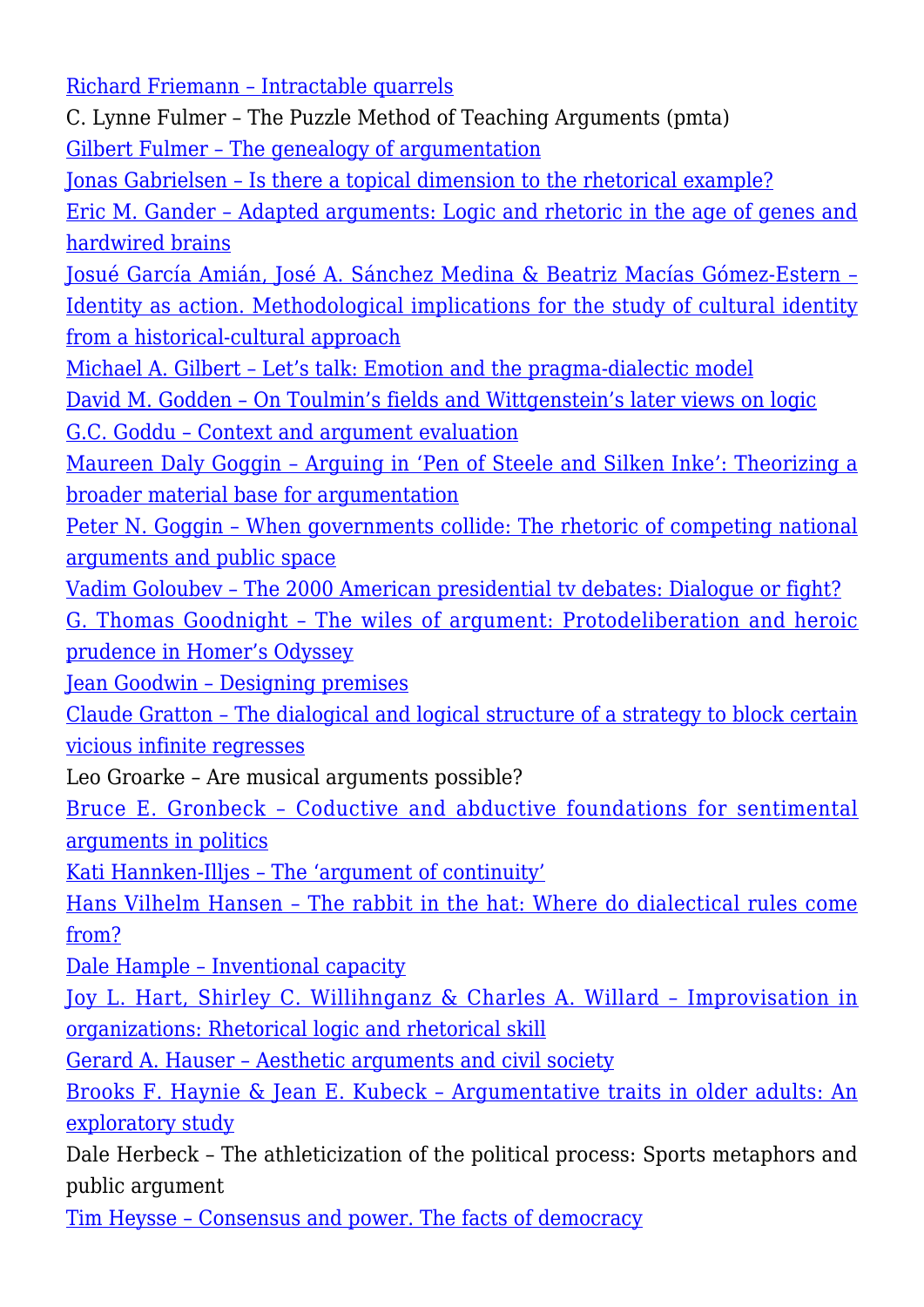[Darrin Hicks – Reasonableness before rationality: The case of unreasonable](http://rozenbergquarterly.com/issa-proceedings-2002-reasonableness-before-rationality-the-case-of-unreasonable-searches-and-seizures/) [searches and seizures](http://rozenbergquarterly.com/issa-proceedings-2002-reasonableness-before-rationality-the-case-of-unreasonable-searches-and-seizures/)

[Mika Hietanen – Paul's argumentation in Galatians 3.6–14](http://rozenbergquarterly.com/issa-proceedings-2002-pauls-argumentation-in-galatians-3-6-14/)

[David Hitchcock – Toulmin's warrants](http://rozenbergquarterly.com/issa-proceedings-2002-toulmins-warrants/)

[John Hoaglund – Using argument types](http://rozenbergquarterly.com/issa-proceedings-2002-using-argument-types/)

[Hans Hoeken & Lettica Hustinx – The relative persuasiveness of anecdotal,](http://rozenbergquarterly.com/issa-proceedings-2002-the-relative-persuasiveness-of-anecdotal-statistical-causal-and-expert-evidence/) [statistical, causal and expert evidence](http://rozenbergquarterly.com/issa-proceedings-2002-the-relative-persuasiveness-of-anecdotal-statistical-causal-and-expert-evidence/)

[David C. Hoffman – Reversing perceptions of probability through self-referential](http://rozenbergquarterly.com/issa-proceedings-2002-reversing-perceptions-of-probability-through-self-referential-argument-interpretation-and-analysis-of-protagoras-strongerweaker-fragment/) [argument: Interpretation and analysis of Protagoras' stronger/weaker fragment](http://rozenbergquarterly.com/issa-proceedings-2002-reversing-perceptions-of-probability-through-self-referential-argument-interpretation-and-analysis-of-protagoras-strongerweaker-fragment/)

Hanns Hohmann – Rhetoric, dialectic, and political persuasion in the case of John the Fearless, Duke of Burgundy (1408)

[Thomas A. Hollihan, Patricia Riley & James F. Klumpp – Fundamentalism versus](http://rozenbergquarterly.com/issa-proceedings-2002-fundamentalism-versus-cosmopolitanism-argument-cultural-identity-and-political-violence-in-the-global-age/) [cosmopolitanism: Argument, cultural identity, and political violence in the global](http://rozenbergquarterly.com/issa-proceedings-2002-fundamentalism-versus-cosmopolitanism-argument-cultural-identity-and-political-violence-in-the-global-age/) [age](http://rozenbergquarterly.com/issa-proceedings-2002-fundamentalism-versus-cosmopolitanism-argument-cultural-identity-and-political-violence-in-the-global-age/)

[Stephanie L. Hood – Arguing for a cause: President Bush and the comic frame](http://rozenbergquarterly.com/issa-proceedings-2002-arguing-for-a-cause-president-bush-and-the-comic-frame/) [Um Hoon – How could official speakers communicate reasonably with their king?](http://rozenbergquarterly.com/issa-proceedings-2002-how-could-official-speakers-communicate-reasonably-with-their-king/)

[Jos Hornikx, Marianne Starren & Hans Hoeken – Cultural influence on the](http://rozenbergquarterly.com/issa-proceedings-2002-cultural-influence-on-the-relative-occurrence-of-evidence-types/) [relative occurrence of evidence types](http://rozenbergquarterly.com/issa-proceedings-2002-cultural-influence-on-the-relative-occurrence-of-evidence-types/)

[Lettica Hustinx – Different types of evidence and quality of argumentation in](http://rozenbergquarterly.com/issa-proceedings-2002-different-types-of-evidence-and-quality-of-argumentation-in-racist-pamphlets/) [racist pamphlets](http://rozenbergquarterly.com/issa-proceedings-2002-different-types-of-evidence-and-quality-of-argumentation-in-racist-pamphlets/)

[Thomas J. Hynes Jr. – Risk, vulnerability, and American public argument after](http://rozenbergquarterly.com/issa-proceedings-2002-risk-vulnerability-and-american-public-argument-after-september-11/) [September 11](http://rozenbergquarterly.com/issa-proceedings-2002-risk-vulnerability-and-american-public-argument-after-september-11/)

[Sally Jackson & Dale Brashers – Assessing the problem validity of argumentation](http://rozenbergquarterly.com/issa-proceedings-2002-assessing-the-problem-validity-of-argumentation-templates-statistical-rules-of-thumb/) [templates: Statistical rules of thumb](http://rozenbergquarterly.com/issa-proceedings-2002-assessing-the-problem-validity-of-argumentation-templates-statistical-rules-of-thumb/)

[Scott Jacobs – Two conceptions of openness in argumentation theory](http://rozenbergquarterly.com/issa-proceedings-2002-two-conceptions-of-openness-in-argumentation-theory/)

[Henrike Jansen – E contrario reasoning and its legal consequences](http://rozenbergquarterly.com/issa-proceedings-2002-e-contrario-reasoning-and-its-legal-consequences/)

[Ralph H. Johnson – The dialectical tier revisited](http://rozenbergquarterly.com/issa-proceedings-2002-the-dialectical-tier-revisited/)

[Charlotte Jørgensen – The Mytilene debate: A paradigm for deliberative rhetoric](http://rozenbergquarterly.com/issa-proceedings-2002-the-mytilene-debate-a-paradigm-for-deliberative-rhetoric/)

Taeda Jovicic – Evaluation of argumentative strategies

[Sine Just – Rhetorical criticism of the debate on the future of the European Union.](http://rozenbergquarterly.com/issa-proceedings-2002-rhetorical-criticism-of-the-debate-on-the-future-of-the-european-union-strategic-options-and-foundational-understandings/) [Strategic options and foundational understandings](http://rozenbergquarterly.com/issa-proceedings-2002-rhetorical-criticism-of-the-debate-on-the-future-of-the-european-union-strategic-options-and-foundational-understandings/)

[Esam N. Khalil – Arguing between the lines: Grounding structure in advertising](http://rozenbergquarterly.com/issa-proceedings-2002-arguing-between-the-lines-grounding-structure-in-advertising-discourse/) **[Discourse](http://rozenbergquarterly.com/issa-proceedings-2002-arguing-between-the-lines-grounding-structure-in-advertising-discourse/)** 

[Hendrik Kaptein – Tu quoque? Fallacy and vindication in appeal to other people's](http://rozenbergquarterly.com/issa-proceedings-2002-tu-quoque-fallacy-and-vindication-in-appeal-to-other-peoples-wrongs/) ['wrongs'](http://rozenbergquarterly.com/issa-proceedings-2002-tu-quoque-fallacy-and-vindication-in-appeal-to-other-peoples-wrongs/)

[Takayuki Kato – Postmodern memorializing and peace rhetoric: Case study of 'the](http://rozenbergquarterly.com/issa-proceedings-2002-postmodern-memorializing-and-peace-rhetoric-case-study-of-the-cornerstone-of-peace-memorial-of-the-battle-of-okinawa/) [Cornerstone of Peace,' memorial of the battle of Okinawa](http://rozenbergquarterly.com/issa-proceedings-2002-postmodern-memorializing-and-peace-rhetoric-case-study-of-the-cornerstone-of-peace-memorial-of-the-battle-of-okinawa/)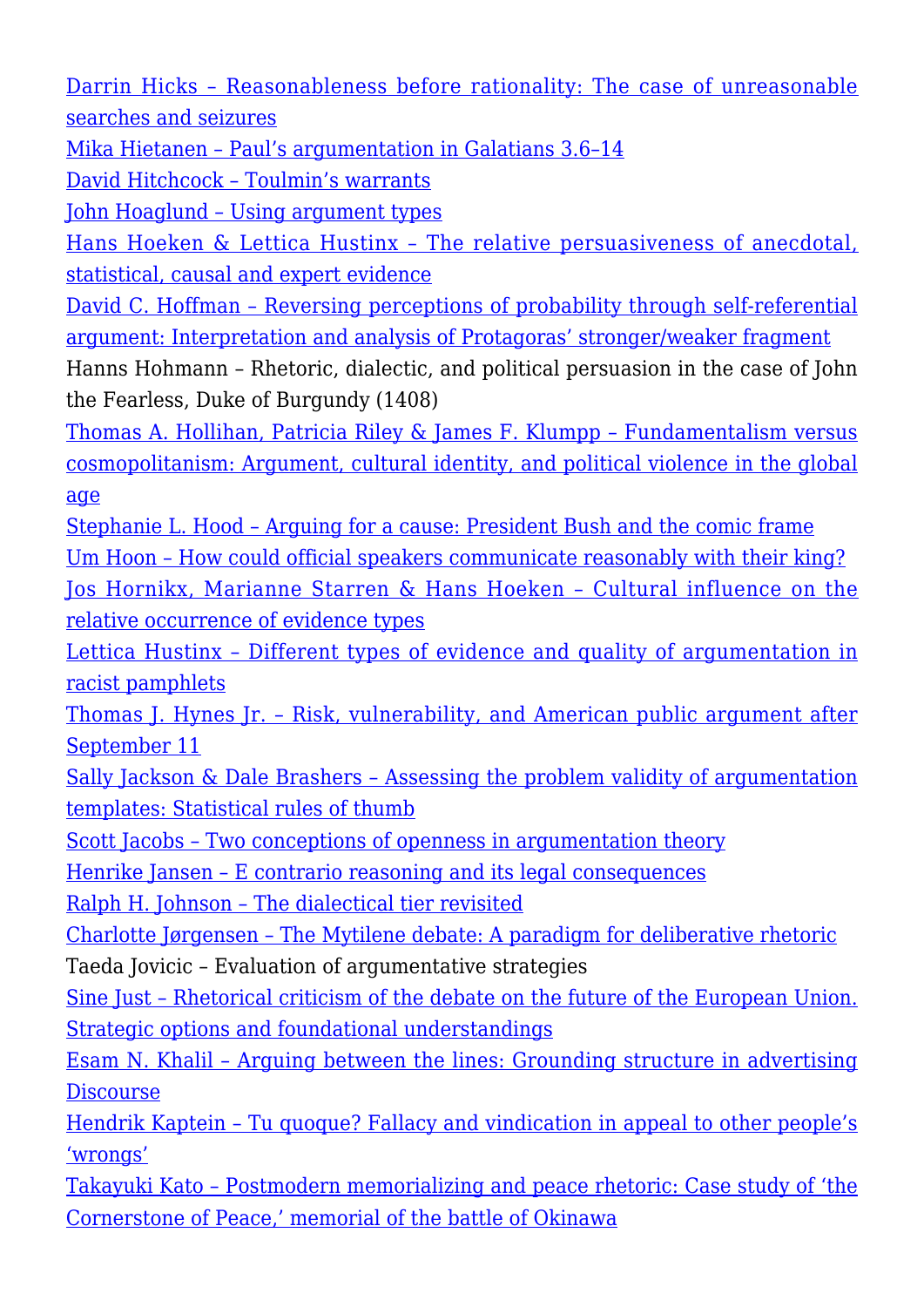[Fred J. Kauffeld – The ordinary practice of presuming and presumption with](http://rozenbergquarterly.com/issa-proceedings-2002-the-ordinary-practice-of-presuming-and-presumption-with-special-attention-to-veracity-and-the-burden-of-proof/) [special attention to veracity and the burden of proof](http://rozenbergquarterly.com/issa-proceedings-2002-the-ordinary-practice-of-presuming-and-presumption-with-special-attention-to-veracity-and-the-burden-of-proof/)

[Manfred Kienpointner – Perelman on causal arguments: The argument of waste](http://rozenbergquarterly.com/issa-proceedings-2002-perelman-on-causal-arguments-the-argument-of-waste/) [Loel Kim – Mapping visual narrative as argument in interactive media](http://rozenbergquarterly.com/issa-proceedings-2002-mapping-visual-narrative-as-argument-in-interactive-media/)

Marietiie de Klerk - The effects of different socio-economic factors, language [environments and attitudes of first year natural resources students on their](http://rozenbergquarterly.com/issa-proceedings-2002-the-effects-of-different-socio-economic-factors-language-environments-and-attitudes-of-first-year-natural-resources-students-on-their-performance-in-a-critical-thinking-apprai/) [performance in a critical thinking appraisal](http://rozenbergquarterly.com/issa-proceedings-2002-the-effects-of-different-socio-economic-factors-language-environments-and-attitudes-of-first-year-natural-resources-students-on-their-performance-in-a-critical-thinking-apprai/)

[Christian Kock – Gravity too is relative: On the logic of deliberative debate](http://rozenbergquarterly.com/issa-proceedings-2002-gravity-too-is-relative-on-the-logic-of-deliberative-debate/)

[László I. Komlósi – The conceptual fabric of argumentation and blended mental](http://rozenbergquarterly.com/issa-proceedings-2002-the-conceptual-fabric-of-argumentation-and-blended-mental-spaces/) [spaces](http://rozenbergquarterly.com/issa-proceedings-2002-the-conceptual-fabric-of-argumentation-and-blended-mental-spaces/)

[Takuzo Konishi – Dissociation and its relation to the theory of argument](http://rozenbergquarterly.com/issa-proceedings-2002-dissociation-and-its-relation-to-theory-of-argument/) [Erik C. W. Krabbe – Metadialogues](http://rozenbergquarterly.com/issa-proceedings-2002-metadialogues/)

[Manfred Kraus – Charles S. Peirce's theory of abduction and the Aristotelian](http://rozenbergquarterly.com/issa-proceedings-2002-charles-s-peirces-theory-of-abduction-and-the-aristotelian-enthymeme-from-signs/) [enthymeme from signs](http://rozenbergquarterly.com/issa-proceedings-2002-charles-s-peirces-theory-of-abduction-and-the-aristotelian-enthymeme-from-signs/)

[Tone Kvernbekk – On the argumentative quality of explanatory narratives](http://rozenbergquarterly.com/issa-proceedings-2002-on-the-argumentative-quality-of-explanatory-narratives/)

Jan Albert van Laar – The use of dialogue profiles for the study of ambiguity

[Lenore Langsdorf – How narrative argumentation works: An analysis of](http://rozenbergquarterly.com/issa-proceedings-2002-how-narrative-argumentation-works-an-analysis-of-argumentation-aimed-at-reconsidering-goals/) [argumentation aimed at reconsidering goals](http://rozenbergquarterly.com/issa-proceedings-2002-how-narrative-argumentation-works-an-analysis-of-argumentation-aimed-at-reconsidering-goals/)

[Michael Leff – Rhetoric and dialectic in Martin Luther King's 'Letter from](http://rozenbergquarterly.com/issa-proceedings-2002-rhetoric-and-dialectic-in-martin-luther-kings-letter-from-birmingham-jail/) [Birmingham Jail'](http://rozenbergquarterly.com/issa-proceedings-2002-rhetoric-and-dialectic-in-martin-luther-kings-letter-from-birmingham-jail/)

[Yameng Liu – Beyond wartime propaganda: Argumentation and hostilities in the](http://rozenbergquarterly.com/issa-proceedings-2002-beyond-wartime-propaganda-argumentation-and-hostilities-in-the-age-of-information-and-democracy/) [age of information and democracy](http://rozenbergquarterly.com/issa-proceedings-2002-beyond-wartime-propaganda-argumentation-and-hostilities-in-the-age-of-information-and-democracy/)

[Vincenzo Lo Cascio – On the relationship between argumentation and narration: A](http://rozenbergquarterly.com/issa-proceedings-2002-on-the-relationship-between-argumentation-and-narration-a-linguistic-model/) [linguistic model](http://rozenbergquarterly.com/issa-proceedings-2002-on-the-relationship-between-argumentation-and-narration-a-linguistic-model/)

[Elenore Long – Community literacy: Negotiating difference in contemporary](http://rozenbergquarterly.com/issa-proceedings-2002-community-literacy-negotiating-difference-in-contemporary-public-spheres/) [public spheres](http://rozenbergquarterly.com/issa-proceedings-2002-community-literacy-negotiating-difference-in-contemporary-public-spheres/)

[Fredrick J. Long – 'We destroy arguments…' \(2 Corinthians 10:5\): The Apostle](http://rozenbergquarterly.com/issa-proceedings-2002-we-destroy-arguments-2-corinthians-105-the-apostle-pauls-use-of-epicheirematic-argumentation/) [Paul's use of epicheirematic argumentation](http://rozenbergquarterly.com/issa-proceedings-2002-we-destroy-arguments-2-corinthians-105-the-apostle-pauls-use-of-epicheirematic-argumentation/)

[Celso López & Ana Maria Vicuña – The interaction between critical discussion](http://rozenbergquarterly.com/issa-proceedings-2002-the-interaction-between-critical-discussion-principles-and-the-development-of-a-pluralistic-society/) [principles and the development of a pluralistic society](http://rozenbergquarterly.com/issa-proceedings-2002-the-interaction-between-critical-discussion-principles-and-the-development-of-a-pluralistic-society/)

[Geert-Lueke Lueken – Giving and asking for reasons: The impact of inferentialism](http://rozenbergquarterly.com/issa-proceedings-2002-giving-and-asking-for-reasons-the-impact-of-inferentialism-on-argumentation-theory/) [on argumentation theory](http://rozenbergquarterly.com/issa-proceedings-2002-giving-and-asking-for-reasons-the-impact-of-inferentialism-on-argumentation-theory/)

[Christoph Lumer – Interpreting arguments](http://rozenbergquarterly.com/issa-proceedings-2002-interpreting-arguments/)

[Robert Maier – Arguing in organizations: The struggle concerning rules and](http://rozenbergquarterly.com/issa-proceedings-2002-arguing-in-organizations-the-struggle-concerning-rules-and-meaning/) [meaning](http://rozenbergquarterly.com/issa-proceedings-2002-arguing-in-organizations-the-struggle-concerning-rules-and-meaning/)

[Roseann M. Mandziuk – Arguments on display: Conceptualizing the museum as a](http://rozenbergquarterly.com/issa-proceedings-2002-arguments-on-display-conceptualizing-the-museum-as-a-discursive-text/) [discursive text](http://rozenbergquarterly.com/issa-proceedings-2002-arguments-on-display-conceptualizing-the-museum-as-a-discursive-text/)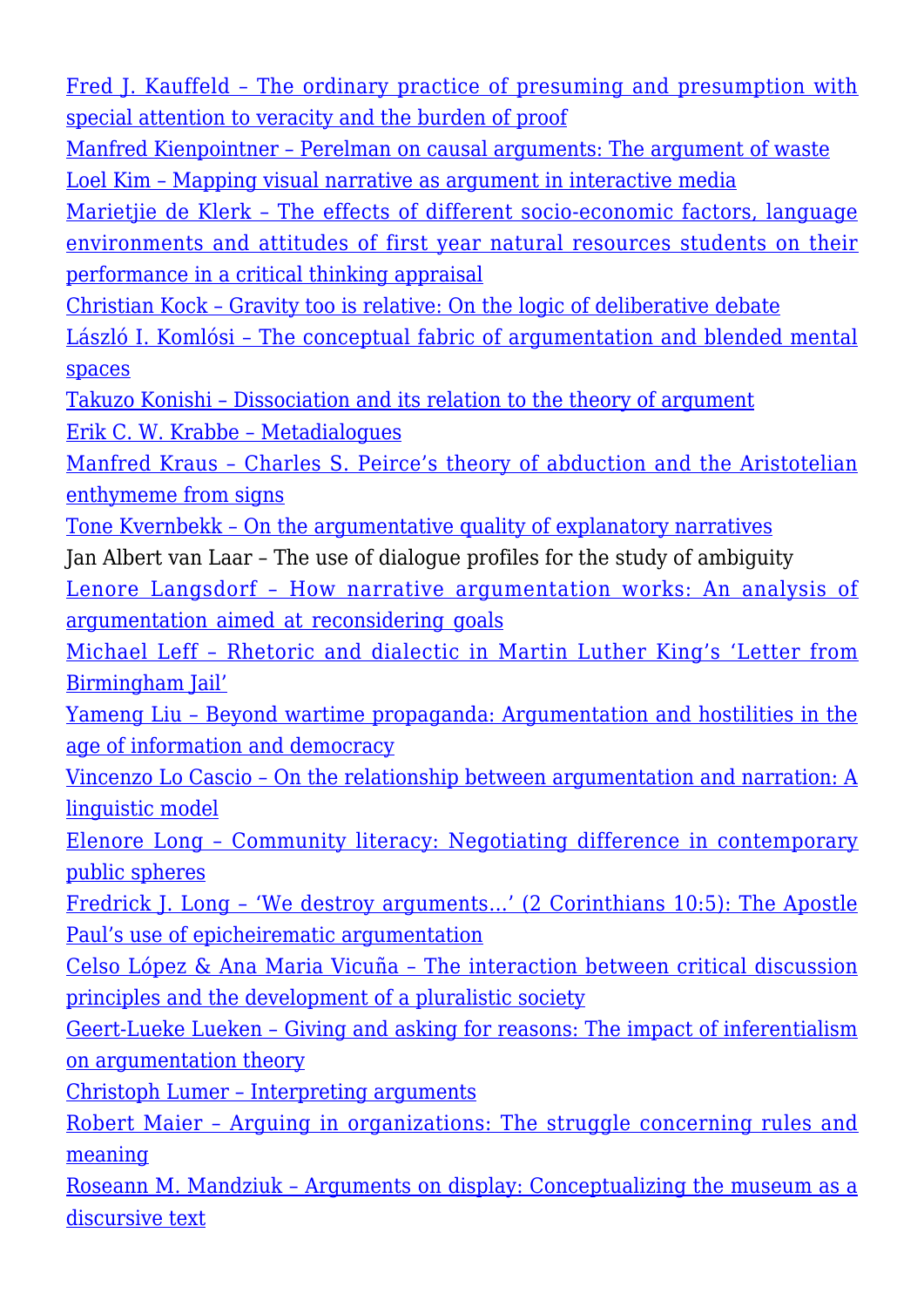[Miika Marttunen, Leena Laurinen, Marta Hunya & Lia Litosseliti – Argumentation](http://rozenbergquarterly.com/issa-proceedings-2002-argumentation-skills-of-secondary-school-students-in-finland-hungary-and-united-kingdomi/) [skills of secondary school students in Finland, Hungary and the United Kingdom](http://rozenbergquarterly.com/issa-proceedings-2002-argumentation-skills-of-secondary-school-students-in-finland-hungary-and-united-kingdomi/) [Anna A. Maslennikova & Tatyana P. Tretyakova – The rhetorical shift in](http://rozenbergquarterly.com/issa-proceedings-2002-the-rhetorical-shift-in-interviews-new-features-in-russian-political-discourse/)

[interviews: New features in Russian political discourse](http://rozenbergquarterly.com/issa-proceedings-2002-the-rhetorical-shift-in-interviews-new-features-in-russian-political-discourse/)

[Raymie E. McKerrow & Jeffrey St. John – Legitimizing public discourse: Civility as](http://rozenbergquarterly.com/issa-proceedings-2002-legitimizing-public-discourse-civility-as-gatekeeper/) [gatekeeper](http://rozenbergquarterly.com/issa-proceedings-2002-legitimizing-public-discourse-civility-as-gatekeeper/)

[Jane McLeod & Hans V. Hansen – Argument density and argument diversity in the](http://rozenbergquarterly.com/issa-proceedings-2002-argument-density-and-argument-diversity-in-the-licence-applications-of-french-provincial-printers-1669-1781/) [licence applications of French provincial printers, 1669 – 1781](http://rozenbergquarterly.com/issa-proceedings-2002-argument-density-and-argument-diversity-in-the-licence-applications-of-french-provincial-printers-1669-1781/)

[Michael Mendelson – A prologue to the pedagogy of judgment](http://rozenbergquarterly.com/issa-proceedings-2002-a-prologue-to-the-pedagogy-of-judgment/)

[Byeong-Gon Min – Pragmatic functions of Korean proverbs as topoi in critical](http://rozenbergquarterly.com/issa-proceedings-2002-pragmatic-functions-of-korean-proverbs-as-topoi-in-critical-discussion/) [discussion](http://rozenbergquarterly.com/issa-proceedings-2002-pragmatic-functions-of-korean-proverbs-as-topoi-in-critical-discussion/)

[Gordon R. Mitchell – American Itsesensuuri: A typology of self-censorship in the](http://rozenbergquarterly.com/issa-proceedings-2002-american-itsesensuuri-a-typology-of-self-censorship-in-the-war-on-terror/) ['War on Terror'](http://rozenbergquarterly.com/issa-proceedings-2002-american-itsesensuuri-a-typology-of-self-censorship-in-the-war-on-terror/)

[Junya Morooka – Bourdieuian Criticism Of The Narrative Paradigm: The Case Of](http://rozenbergquarterly.com/issa-proceedings-2002-bourdieuian-criticism-of-the-narrative-paradigm-the-case-of-historical-textsi/) [Historical Texts](http://rozenbergquarterly.com/issa-proceedings-2002-bourdieuian-criticism-of-the-narrative-paradigm-the-case-of-historical-textsi/)

[Miguel Mori – Evaluation of secondary students' written argumentations.](http://rozenbergquarterly.com/issa-proceedings-2002-evaluation-of-secondary-students-written-argumentations-problems-and-proposal-of-an-evaluation-procedure/) [Problems and proposal of an evaluation procedure](http://rozenbergquarterly.com/issa-proceedings-2002-evaluation-of-secondary-students-written-argumentations-problems-and-proposal-of-an-evaluation-procedure/)

[Peeter Müürsepp – The need for a new rationality](http://rozenbergquarterly.com/issa-proceedings-2002-the-need-for-a-new-rationality/)

[Monique Myers & Doug Smith – Differential argument construction: Examination](http://rozenbergquarterly.com/issa-proceedings-2002-differential-argument-construction-examination-of-attorney-and-pro-se-arguments-in-the-restraining-order-courtroom/) [of attorney and pro se arguments in the restraining Order Courtroom](http://rozenbergquarterly.com/issa-proceedings-2002-differential-argument-construction-examination-of-attorney-and-pro-se-arguments-in-the-restraining-order-courtroom/)

[Henry Nardone – Thinking critically about media violence: Does media violence](http://rozenbergquarterly.com/issa-proceedings-2002-thinking-critically-about-media-violence-does-media-violence-contribute-to-real-world-violence/) [contribute to real-world violence?](http://rozenbergquarterly.com/issa-proceedings-2002-thinking-critically-about-media-violence-does-media-violence-contribute-to-real-world-violence/)

T. Nyan – Argumentation, categorization and divergent thinking

[Daniel J. O'Keefe – Persuasive success and normatively-desirable argumentative](http://rozenbergquarterly.com/issa-proceedings-2002-persuasive-success-and-normatively-desirable-argumentative-conduct-is-it-persuasively-bad-to-be-normatively-good/) [conduct: Is it \(persuasively\) bad to be \(normatively\) good?](http://rozenbergquarterly.com/issa-proceedings-2002-persuasive-success-and-normatively-desirable-argumentative-conduct-is-it-persuasively-bad-to-be-normatively-good/)

[Kenneth Olson & Gilbert Plumer – Reasoning in listening](http://rozenbergquarterly.com/issa-proceedings-2002-reasoning-in-listening/)

[Fred Opali – The significance of effective communication in critical thinking](http://rozenbergquarterly.com/issa-proceedings-2002-the-significance-of-effective-communication-in-critical-thinking/)

[Donn W. Parson & George Ziegelmueller – Linguistically sound arguments: Part](http://rozenbergquarterly.com/issa-proceedings-2002-linguistically-sound-arguments-part-ii-eloquence-and-argument/) [II: Eloquence and argument](http://rozenbergquarterly.com/issa-proceedings-2002-linguistically-sound-arguments-part-ii-eloquence-and-argument/)

[May Relaño Pastor & Beatriz Macías Goméz-Stern – Argumentation and self](http://rozenbergquarterly.com/issa-proceedings-2002-argumentation-and-self-representation-in-everyday-narratives-the-logo-activity/)[representation in everyday narratives: The logo activity](http://rozenbergquarterly.com/issa-proceedings-2002-argumentation-and-self-representation-in-everyday-narratives-the-logo-activity/)

[Luis A. Pérez-Miranda – Strength and order in practical reasoning: Decision](http://rozenbergquarterly.com/issa-proceedings-2002-strength-and-order-in-practical-reasoning-decision-guiding-argumentation/)[guiding argumentation](http://rozenbergquarterly.com/issa-proceedings-2002-strength-and-order-in-practical-reasoning-decision-guiding-argumentation/)

[Robert C. Pinto – Reasons](http://rozenbergquarterly.com/issa-proceedings-2002-reasons/)

[Christian Plantin – The situation of argumentation studies in France: A new](http://rozenbergquarterly.com/issa-proceedings-2002-the-situation-of-argumentation-studies-in-france-a-new-legitimacy/) **[legitimacy](http://rozenbergquarterly.com/issa-proceedings-2002-the-situation-of-argumentation-studies-in-france-a-new-legitimacy/)** 

[Emily Plec – Whitey's Olympics: The discourse of discrimination in international](http://rozenbergquarterly.com/issa-proceedings-2002-whiteys-olympics-the-discourse-of-discrimination-in-international-sport/)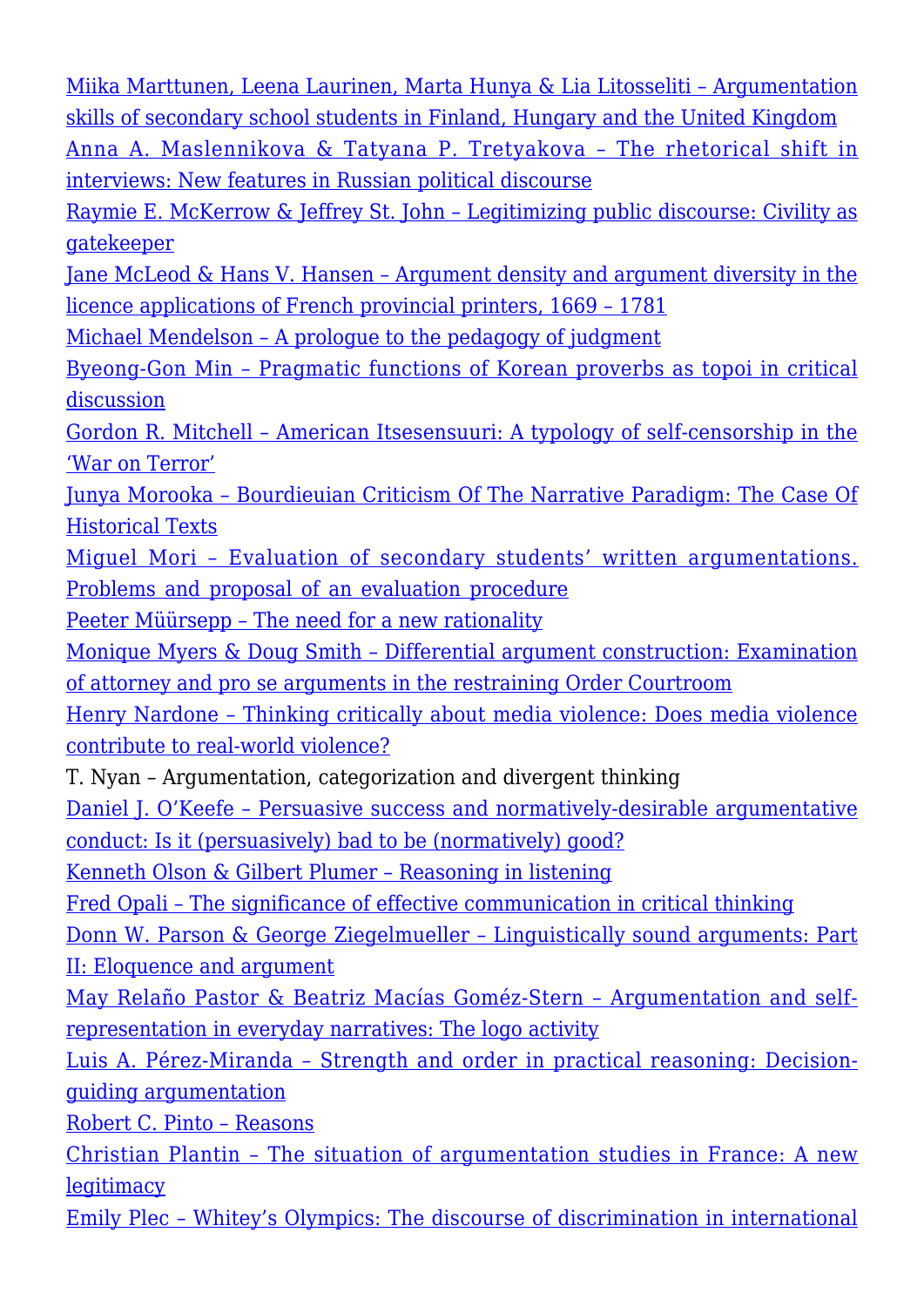[sport](http://rozenbergquarterly.com/issa-proceedings-2002-whiteys-olympics-the-discourse-of-discrimination-in-international-sport/)

[H.J. Plug – Evaluating unclarity in judicial decisions: Violations of the usage rule](http://rozenbergquarterly.com/issa-proceedings-2002-evaluating-unclarity-in-judicial-decisions-violations-of-the-usage-rule-in-legal-argumentation/) [in legal argumentation](http://rozenbergquarterly.com/issa-proceedings-2002-evaluating-unclarity-in-judicial-decisions-violations-of-the-usage-rule-in-legal-argumentation/)

[Susan Popham – Using an Activity System Model for analyzing effective](http://rozenbergquarterly.com/issa-proceedings-2002-using-an-activity-system-model-for-analyzing-effective-arguments/) [arguments](http://rozenbergquarterly.com/issa-proceedings-2002-using-an-activity-system-model-for-analyzing-effective-arguments/)

[Henry Prakken – Logical dialectics: The missing link between deductivism and](http://rozenbergquarterly.com/issa-proceedings-2002-logical-dialectics-the-missing-link-between-deductivism-and-pragma-dialectics/) [pragma-dialectics](http://rozenbergquarterly.com/issa-proceedings-2002-logical-dialectics-the-missing-link-between-deductivism-and-pragma-dialectics/)

[Theodore O. Prosise – Arguing National Missile Defense: Evaluating the Bush](http://rozenbergquarterly.com/issa-proceedings-2002-arguing-national-missile-defense-evaluating-the-bush-administrations-new-framework-for-nuclear-security/) [Administration's 'New Framework' for Nuclear Security](http://rozenbergquarterly.com/issa-proceedings-2002-arguing-national-missile-defense-evaluating-the-bush-administrations-new-framework-for-nuclear-security/)

[Matthieu Quignard – A collaborative model of argumentation in dyadic problem](http://rozenbergquarterly.com/issa-proceedings-2002-a-collaborative-model-of-argumentation-in-dyadic-problem-solving-interactions/)[solving interactions](http://rozenbergquarterly.com/issa-proceedings-2002-a-collaborative-model-of-argumentation-in-dyadic-problem-solving-interactions/)

[Mart Raukas – The limits of intuitive argumentation: Thomas Aquinas on the](http://rozenbergquarterly.com/issa-proceedings-2002-the-limits-of-intuitive-argumentation-thomas-aquinas-on-the-communication-between-separated-substances/) [communication between separated substances](http://rozenbergquarterly.com/issa-proceedings-2002-the-limits-of-intuitive-argumentation-thomas-aquinas-on-the-communication-between-separated-substances/)

[Chris Reed & Douglas Walton – Diagramming, argumentation schemes and](http://rozenbergquarterly.com/issa-proceedings-2002-diagramming-argumentation-schemes-and-critical-questions/) [critical questions](http://rozenbergquarterly.com/issa-proceedings-2002-diagramming-argumentation-schemes-and-critical-questions/)

[M.A. van Rees – Indicators of dissociation](http://rozenbergquarterly.com/issa-proceedings-2002-indicators-of-dissociation/)

[Pedro Reygadas – A non-propositional approach to emotions in argument](http://rozenbergquarterly.com/issa-proceedings-2002-a-non-propositional-approach-to-emotions-in-argument/)

[J. Lynn Reynolds & Rodney A. Reynolds – Evidence in Interpersonal Influence](http://rozenbergquarterly.com/issa-proceedings-2002-evidence-in-interpersonal-influence/)

[Eddo Rigotti & Andrea Rocci – From argument analysis to cultural keywords \(and](http://rozenbergquarterly.com/issa-proceedings-2002-from-argument-analysis-to-cultural-keywords-and-back-again/) [back again\)](http://rozenbergquarterly.com/issa-proceedings-2002-from-argument-analysis-to-cultural-keywords-and-back-again/)

[Andreea Deciu Ritivoi – Can testimonies constitute proof?](http://rozenbergquarterly.com/issa-proceedings-2002-can-testimonies-constitute-proof/)

[Juho Ritola – On reasonable question-begging arguments](http://rozenbergquarterly.com/issa-proceedings-2002-on-reasonable-question-begging-arguments/)

[Bertil Rolf & Charlotte Magnusson – Developing the art of argumentation. A](http://rozenbergquarterly.com/issa-proceedings-2002-developing-the-art-of-argumentation-a-software-approach/) [software approach](http://rozenbergquarterly.com/issa-proceedings-2002-developing-the-art-of-argumentation-a-software-approach/)

[Robert C. Rowland – Madison, Mill and the public sphere: A classically liberal](http://rozenbergquarterly.com/issa-proceedings-2002-madison-mill-and-the-public-sphere-a-classically-liberal-approach-to-public-deliberation/) [approach to public deliberation](http://rozenbergquarterly.com/issa-proceedings-2002-madison-mill-and-the-public-sphere-a-classically-liberal-approach-to-public-deliberation/)

[Timo Salminen, Miika Marttunen & Leena Laurinen – Grounding and counter](http://rozenbergquarterly.com/issa-proceedings-2002-grounding-and-counter-argumentation-during-face-to-face-and-synchronous-network-debates-in-secondary-school/)[argumentation during face-to-face and synchronous network debates in secondary](http://rozenbergquarterly.com/issa-proceedings-2002-grounding-and-counter-argumentation-during-face-to-face-and-synchronous-network-debates-in-secondary-school/) [school](http://rozenbergquarterly.com/issa-proceedings-2002-grounding-and-counter-argumentation-during-face-to-face-and-synchronous-network-debates-in-secondary-school/)

[Clara Maria M. Santos, Magaly P. Mafaldo & Andrezza C. Marreiros – Dealing](http://rozenbergquarterly.com/issa-proceedings-2002-dealing-with-alternative-views-the-case-of-the-big-bad-wolf-and-the-three-little-pigs/) [with alternative views: The case of the Big Bad Wolf and the Three Little Pigs](http://rozenbergquarterly.com/issa-proceedings-2002-dealing-with-alternative-views-the-case-of-the-big-bad-wolf-and-the-three-little-pigs/)

[Janice Schuetz – Arguments of victims: A case study of the Timothy McVeigh trial](http://rozenbergquarterly.com/issa-proceedings-2002-arguments-of-victims-a-case-study-of-the-timothy-mcveigh-trial/) Menashe Schwed – 'I see your point' – On visual arguments

[Zhang Shuxue – Argumentum ad hominem in a cross-cultural perspective](http://rozenbergquarterly.com/issa-proceedings-2002-argumentum-ad-hominem-in-a-cross-cultural-perspective/)

Harvey Siegel – Rationality and judgment

Anders Sigrell – Progymnasmata, pragmadialectics, and pedagogy

[A. Francisca Snoeck Henkemans – Indicators of analogy argumentation](http://rozenbergquarterly.com/issa-proceedings-2002-indicators-of-analogy-argumentation/)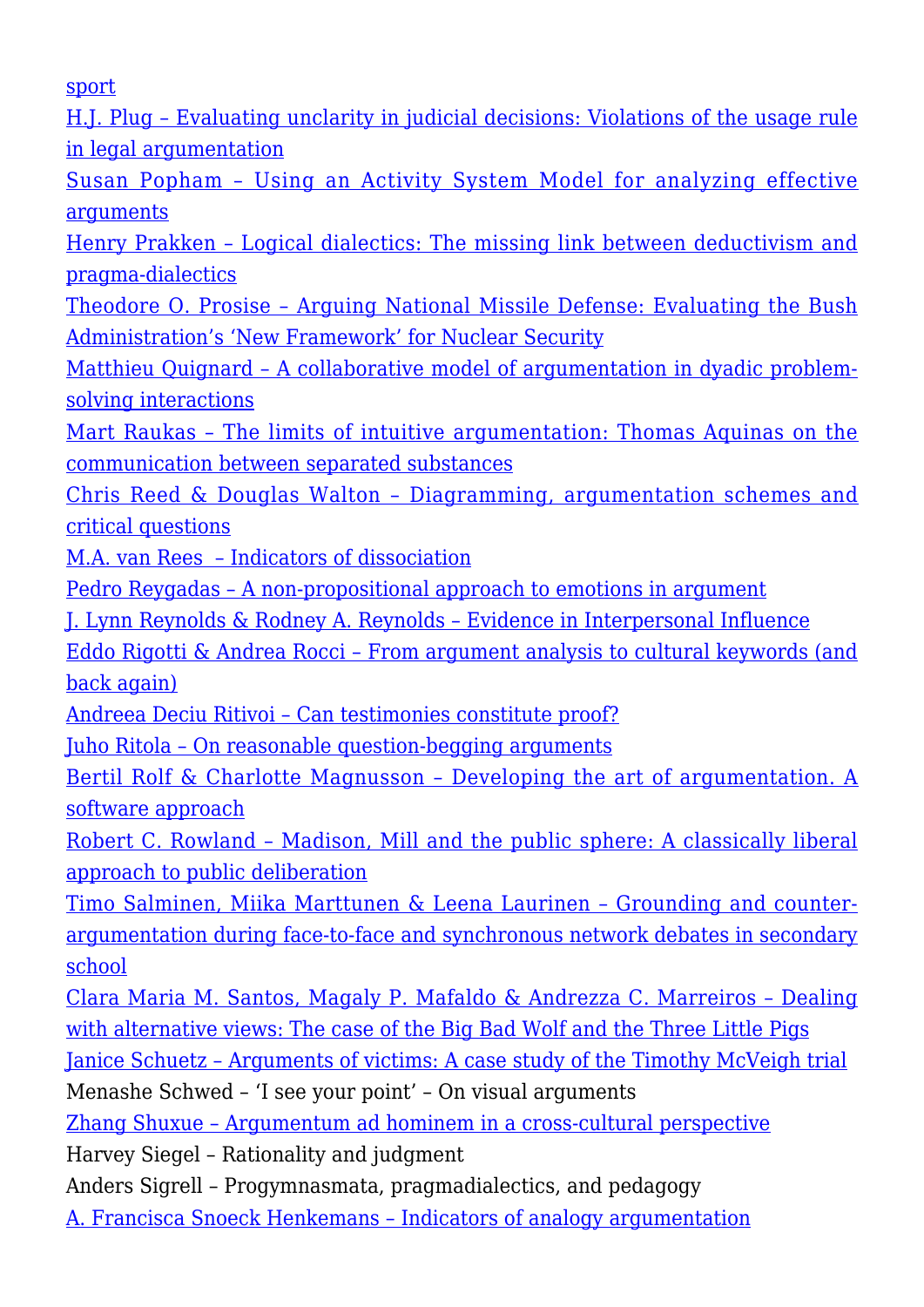[Jan Sobocan – Critical thinking: Two views](http://rozenbergquarterly.com/issa-proceedings-2002-critical-thinking-two-views/)

[Sorin Stati – Discourse correspondence between argumentative and grammatical](http://rozenbergquarterly.com/issa-proceedings-2002-discourse-correspondence-between-argumentative-and-grammatical-sequences/) [sequences](http://rozenbergquarterly.com/issa-proceedings-2002-discourse-correspondence-between-argumentative-and-grammatical-sequences/)

[S. C. Stumpf & J.T. McDonnell – Is there an argument for this audience?](http://rozenbergquarterly.com/issa-proceedings-2002-is-there-an-argument-for-this-audience/)

[K.E. Supriya – Argument as empire formation: The letters of Elihu Yale](http://rozenbergquarterly.com/issa-proceedings-2002-argument-as-empire-formation-the-letters-of-elihu-yale/)

[Takeshi Suzuki – Bakhtin's theory of argumentative performance: Critical thinking](http://rozenbergquarterly.com/issa-proceedings-2002-bakhtins-theory-of-argumentative-performance-critical-thinking-education-in-japan/) [education in Japan](http://rozenbergquarterly.com/issa-proceedings-2002-bakhtins-theory-of-argumentative-performance-critical-thinking-education-in-japan/)

[Stefano Tardini – Keywords as passwords to communities](http://rozenbergquarterly.com/issa-proceedings-2002-keywords-as-passwords-to-communities/)

[László Tarnay – The conceptual basis of visual argumentation. A case for arguing](http://rozenbergquarterly.com/issa-proceedings-2002-the-conceptual-basis-of-visual-argumentation-a-case-for-arguing-in-and-through-moving-images/) [in and through moving images](http://rozenbergquarterly.com/issa-proceedings-2002-the-conceptual-basis-of-visual-argumentation-a-case-for-arguing-in-and-through-moving-images/)

[V. Tchouechov – Argument to death and death as an argument: Logic, rhetoric,](http://rozenbergquarterly.com/issa-proceedings-2002-argument-to-death-and-death-as-an-argument-logic-rhetoric-dialectics-and-economics/) [dialectics, and economics](http://rozenbergquarterly.com/issa-proceedings-2002-argument-to-death-and-death-as-an-argument-logic-rhetoric-dialectics-and-economics/)

[Christopher W. Tindale – Hearing is believing: A perspective-dependent account](http://rozenbergquarterly.com/issa-proceedings-2002-hearing-is-believing-a-perspective-dependent-account-of-the-fallacies/) [of the fallacies](http://rozenbergquarterly.com/issa-proceedings-2002-hearing-is-believing-a-perspective-dependent-account-of-the-fallacies/)

[Anne Marie Todd – Empowering activism: Hortatory arguments in on-line](http://rozenbergquarterly.com/issa-proceedings-2002-empowering-activism-hortatory-arguments-in-on-line-environmental-networks/) [environmental networks](http://rozenbergquarterly.com/issa-proceedings-2002-empowering-activism-hortatory-arguments-in-on-line-environmental-networks/)

[Patricia Varas, Catherine Ann Collins & David Douglass – Metaphor and argument](http://rozenbergquarterly.com/issa-proceedings-2002-metaphor-and-argument-in-ernesto-che-guevaras-socialism-and-the-new-man-in-cuba/) [in Ernesto Che Guevara's 'Socialism and the New Man in Cuba'](http://rozenbergquarterly.com/issa-proceedings-2002-metaphor-and-argument-in-ernesto-che-guevaras-socialism-and-the-new-man-in-cuba/)

[Lev G. Vassiliev – A semio-argumentative perspective on enthymeme](http://rozenbergquarterly.com/issa-proceedings-2002-a-semio-argumentative-perspective-on-enthymeme-reconstruction/) [reconstruction](http://rozenbergquarterly.com/issa-proceedings-2002-a-semio-argumentative-perspective-on-enthymeme-reconstruction/)

[Bart Verheij – Dialectical argumentation with argumentation schemes: Towards a](http://rozenbergquarterly.com/issa-proceedings-2002-dialectical-argumentation-with-argumentation-schemes-towards-a-methodology-for-the-investigation-of-argumentation-schemes/) [methodology for the investigation of argumentation schemes](http://rozenbergquarterly.com/issa-proceedings-2002-dialectical-argumentation-with-argumentation-schemes-towards-a-methodology-for-the-investigation-of-argumentation-schemes/)

[James F. Voss & Julie A. Van Dyke – Processing syllogisms and enthymemes in](http://rozenbergquarterly.com/issa-proceedings-2002-processing-syllogisms-and-enthymemes-in-relation-to-their-logical-and-pragmatic-function/) [relation to their logical and pragmatic function](http://rozenbergquarterly.com/issa-proceedings-2002-processing-syllogisms-and-enthymemes-in-relation-to-their-logical-and-pragmatic-function/)

[Ioanna Vovou – Discourse and emblematic figures of presenters in political](http://rozenbergquarterly.com/issa-proceedings-2002-discourse-and-emblematic-figures-of-presenters-in-political-debates-on-greek-television/) [debates on Greek television](http://rozenbergquarterly.com/issa-proceedings-2002-discourse-and-emblematic-figures-of-presenters-in-political-debates-on-greek-television/)

Jean Wagemans – Conceptualizing fallacies: The informal logic and pragmadialectical approaches to the argumentum ad ignorantiam

[Stephen J. Ward & Christopher Tindale – Rhetorical argumentation and the New](http://rozenbergquarterly.com/issa-proceedings-2002-rhetorical-argumentation-and-the-new-journalism-a-case-study/) [Journalism: A case study](http://rozenbergquarterly.com/issa-proceedings-2002-rhetorical-argumentation-and-the-new-journalism-a-case-study/)

[Harry Weger, Jr. & Mark Aakhus – A pragma-dialectical analysis of televised town](http://rozenbergquarterly.com/issa-proceedings-2002-a-pragma-dialectical-analysis-of-televised-town-hall-meetings-following-the-murder-trial-of-o-j-simpson-competing-demands-and-the-structure-of-argumentation-practices/) [hall meetings following the murder trial of O.J. Simpson: Competing demands and](http://rozenbergquarterly.com/issa-proceedings-2002-a-pragma-dialectical-analysis-of-televised-town-hall-meetings-following-the-murder-trial-of-o-j-simpson-competing-demands-and-the-structure-of-argumentation-practices/) [the structure of argumentation practices](http://rozenbergquarterly.com/issa-proceedings-2002-a-pragma-dialectical-analysis-of-televised-town-hall-meetings-following-the-murder-trial-of-o-j-simpson-competing-demands-and-the-structure-of-argumentation-practices/)

[Jack Russell Weinstein – Emotion, context and rhetoric: Adam Smith's informal](http://rozenbergquarterly.com/issa-proceedings-2002-emotion-context-and-rhetoric-adam-smiths-informal-argumentation/) [argumentation](http://rozenbergquarterly.com/issa-proceedings-2002-emotion-context-and-rhetoric-adam-smiths-informal-argumentation/)

[Mark Weinstein – If at first you don't succeed: Response to Johnson](http://rozenbergquarterly.com/issa-proceedings-2002-if-at-first-you-dont-succeed-response-to-johnson/) [Joseph W. Wenzel – Arguers' obligations: Another perspective](http://rozenbergquarterly.com/issa-proceedings-2002-arguers-obligations-another-perspective/)